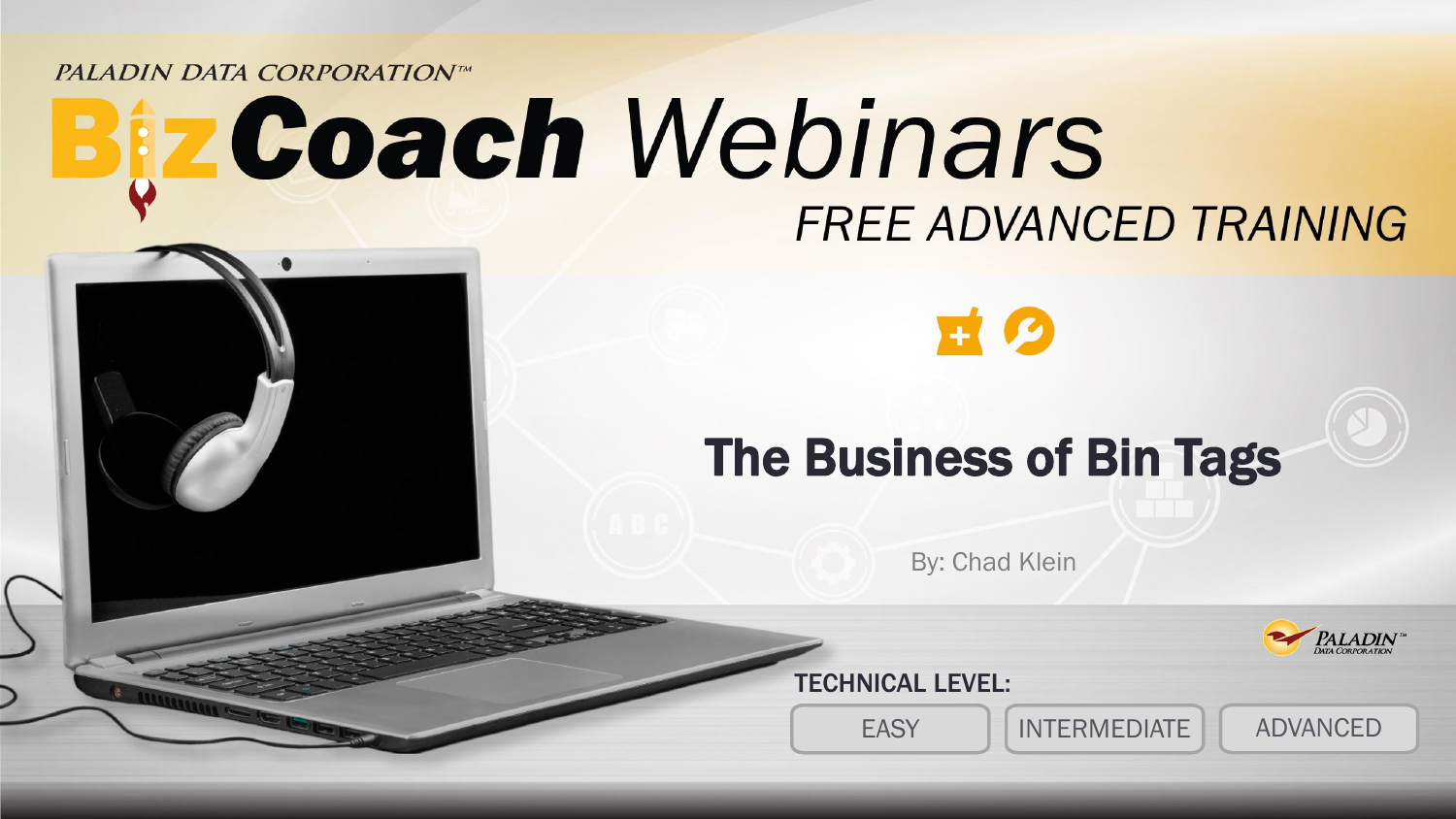







**□Download Microsoft Access Templates** □Bin Tag and Item Tag setup  $\Box$ Item Tags **□Bin Tags & Shelf Tags □Sale Signs**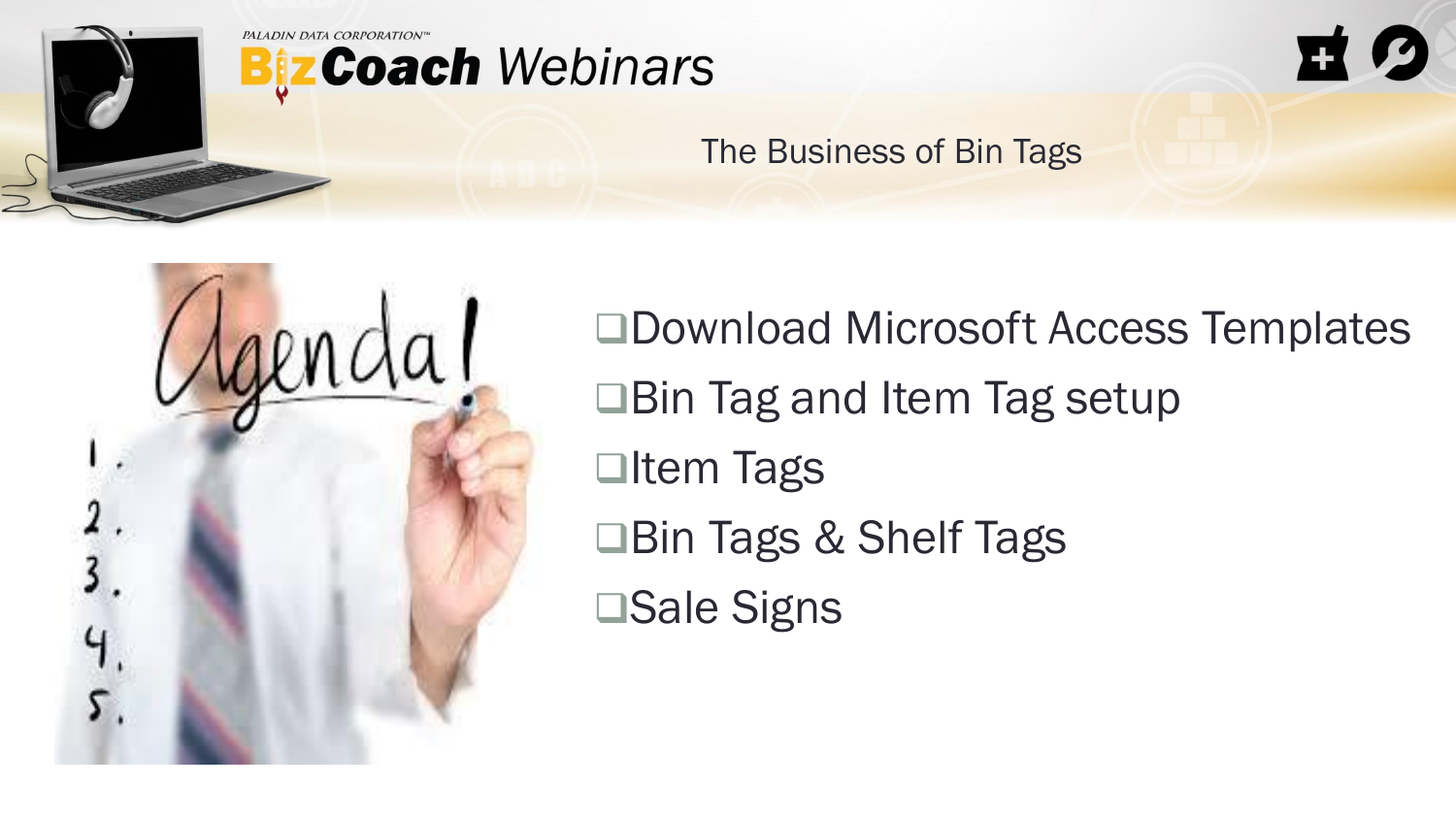

#### PALADIN DATA CORPORATION" **Biz Coach Webinars**



#### The Business of Bin Tags

#### Download MS Access Templates Examples: Examples: ■To download MS Access templates:<br>& LTSR Catalog



□On the Maintain menu, click Download, and then click MS Access Templates (Signs And labels).

When the download is complete a confirmation message will appear.

View Paladin's LTSR Catalog at [http://access.paladinpos.com/ltsr.pdf.](http://access.paladinpos.com/ltsr.pdf)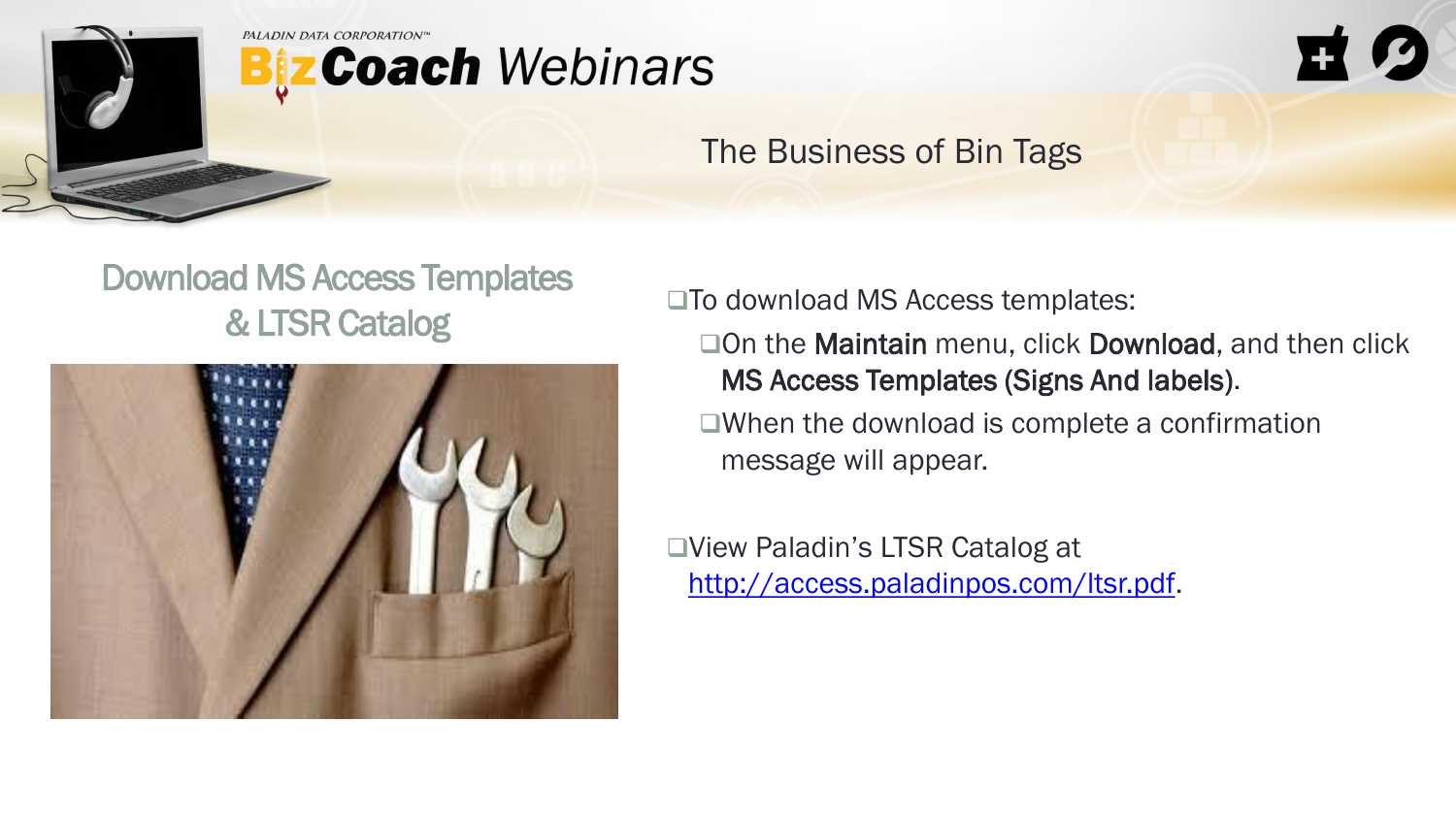

#### PALADIN DATA CORPORATION" **Biz Coach Webinars**



#### The Business of Bin Tags

### Bin Tag and Item Tag setup

| Default Bintag Style                                                                                                                                                                                                                                                                                          | Bintag Format #1                |
|---------------------------------------------------------------------------------------------------------------------------------------------------------------------------------------------------------------------------------------------------------------------------------------------------------------|---------------------------------|
| Default Item Tag Style                                                                                                                                                                                                                                                                                        | Item Tag #6 - Code 128          |
| Default Quantity BreakBintag Style                                                                                                                                                                                                                                                                            | Quantity Break Bintag Format #1 |
| Default Sign                                                                                                                                                                                                                                                                                                  |                                 |
| Cost Code<br>Enable Cost Code on Laser Bin Tag*<br>1234567890<br>Force Bintags on Additions from Obscure V<br>Disable Quantity Break Bintags<br>Reprint Tag When Specified Columns Are Changed<br>Altemate Part Number<br><b>Broken Carton Code</b><br>Class<br>Consumer Brand Name<br>Consumer Unit Quantity |                                 |
|                                                                                                                                                                                                                                                                                                               |                                 |



 $\Box$  On the File menu, click Setup, and then click the Company tab.

 $\Box$  In the Tag Styles pane:

 $\Box$  Select a Default Bintag Style.

□ Select a Default Item Tag Style.

**□Select the Enable Cost Code on Laser Bin Tag** check box. This creates a custom cost code.

□Select the Force Bintags on Additions from Obscure check box.

 $\Box$ In the Reprint Tag When Specified Columns Are Changed list, select all options that are included in your selected tag styles. Paladin Point of Sale uses this information to flag items that need new tags.

 $\Box$  To require Item Tags for inventory items:

 $\Box$  In the Inventory module, on the General tab, find the item. □ Select the Item Tag Required check box.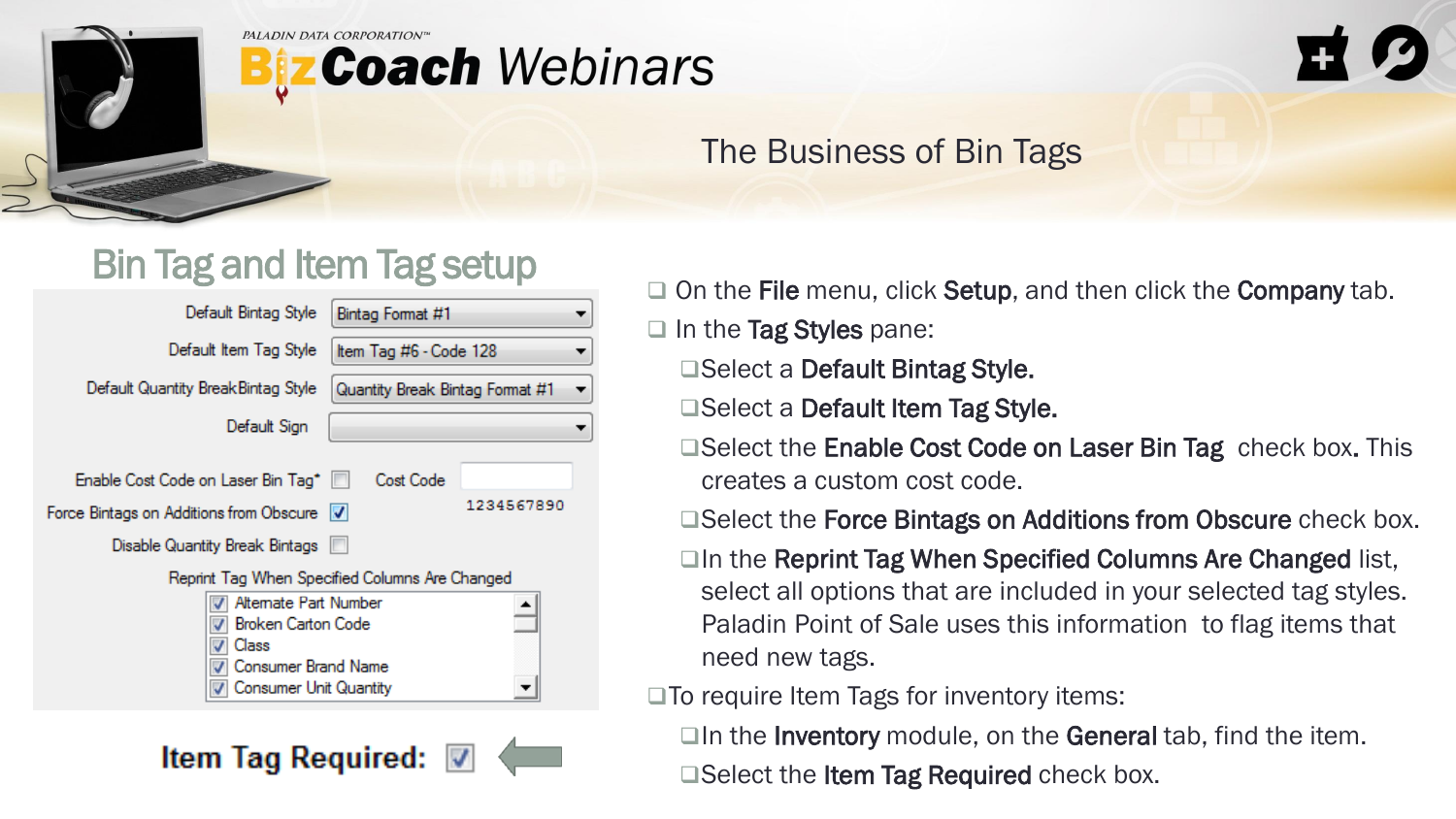

#### PALADIN DATA CORPORATION" **z Coach** Webinars



#### The Business of Bin Tags

#### Item Tags



- □An Item Tag is a sticker placed on the item
- □To print an Item Tag from a label printer:
	- $\Box$ In the Inventory module, on the General tab, find the inventory item, and then click **Print Item Tag.**
- $\square$  To select the default Item Tag style:
	- $\Box$  On the File menu, click Setup, and then click the Company tab.
	- □In the Tag Styles pane, in the Default Item Tag Style list, select a default Item Tag style.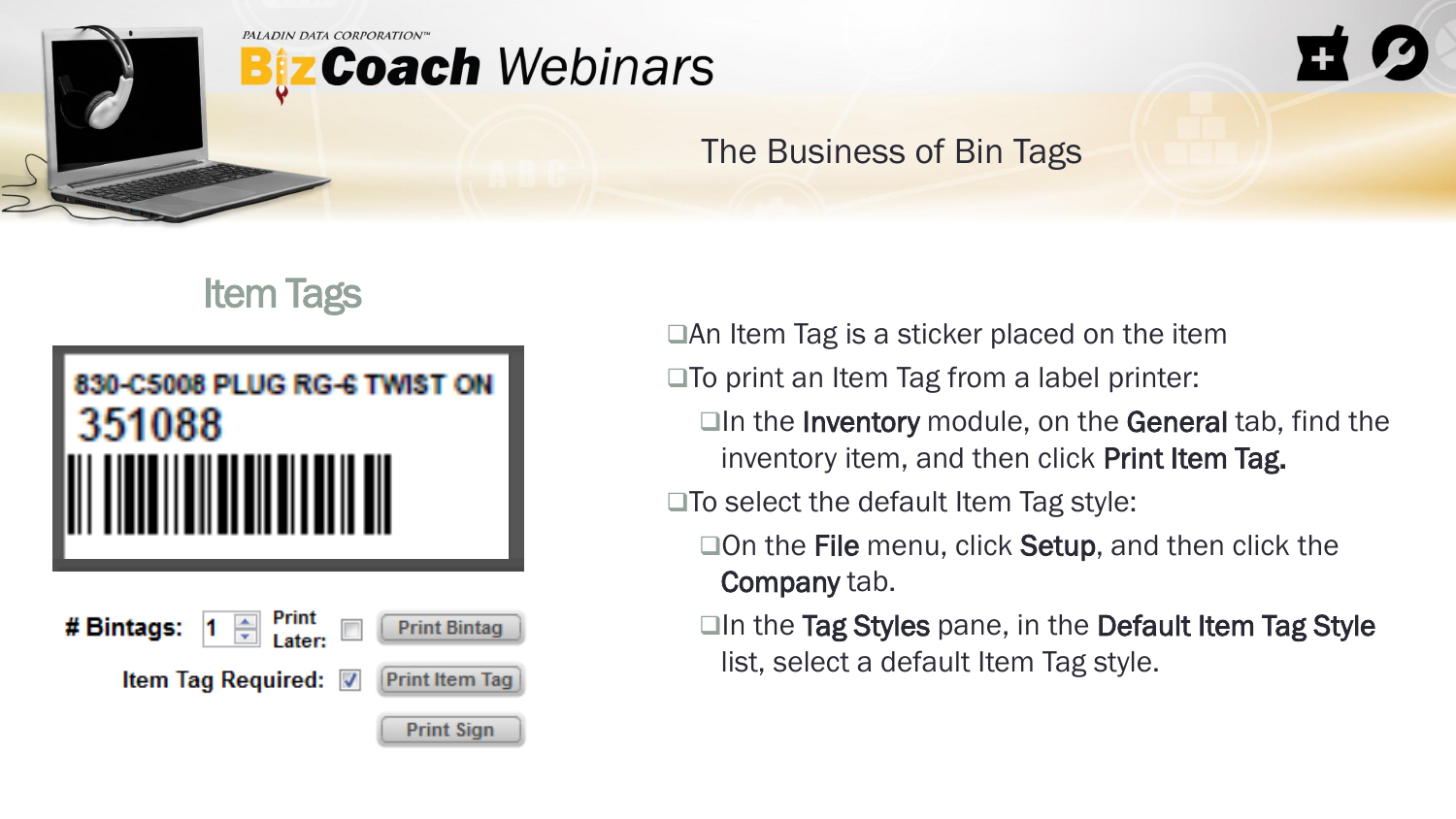





- $\Box$  To print a full sheet of Item Tags from a PO:
	- □Make sure Item Tag Required is selected for the PO inventory items.
	- $\Box$  In the P.O. module, in receive mode, find the purchase order and then click Generate Price Tag File.
	- $\Box$  On the Reports menu, click MS Access Templates.
	- $\Box$  Click Item Tags, click the tag style you want to create, and then click Print.

Note: Once the PO is closed, you will have to print the Item Tags from the **Inventory** module.

 $\Box$  To print Item Tags from a label printer:  $\Box$  In P.O. module, find the purchase order. □ Click Print Item Tags.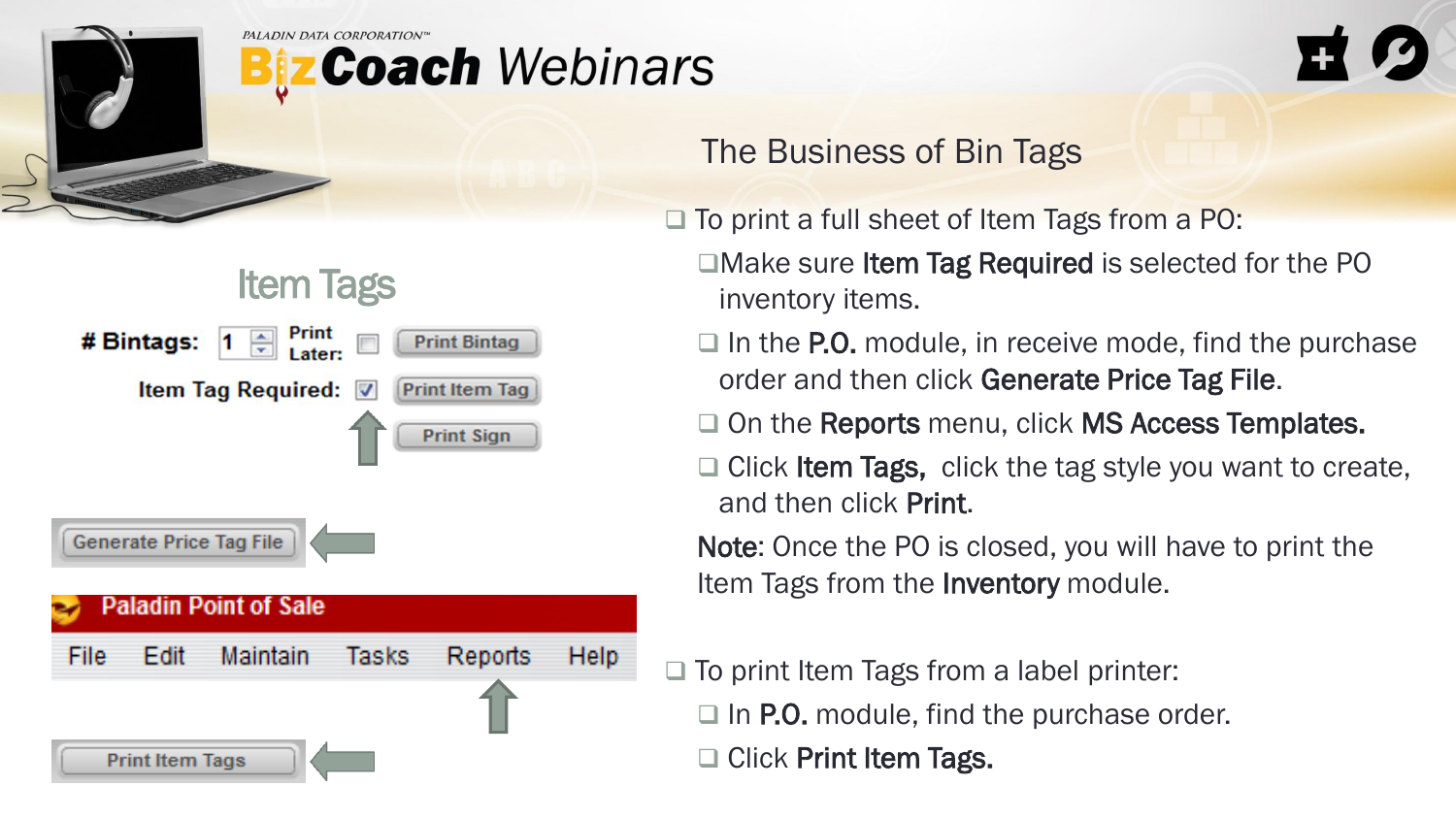



#### **Bin Tags & Shelf Tags**



- □ Bin Tags are adhesive.
- **□ Shelf Tags are non-adhesive**
- □ To print Bin Tags or Shelf Tags from a label printer:
	- $\Box$ In the Inventory module, on the General tab, open the inventory item.
	- $\square$  Set #Bintags to the number of tags to print.
	- □Click Print Bintag.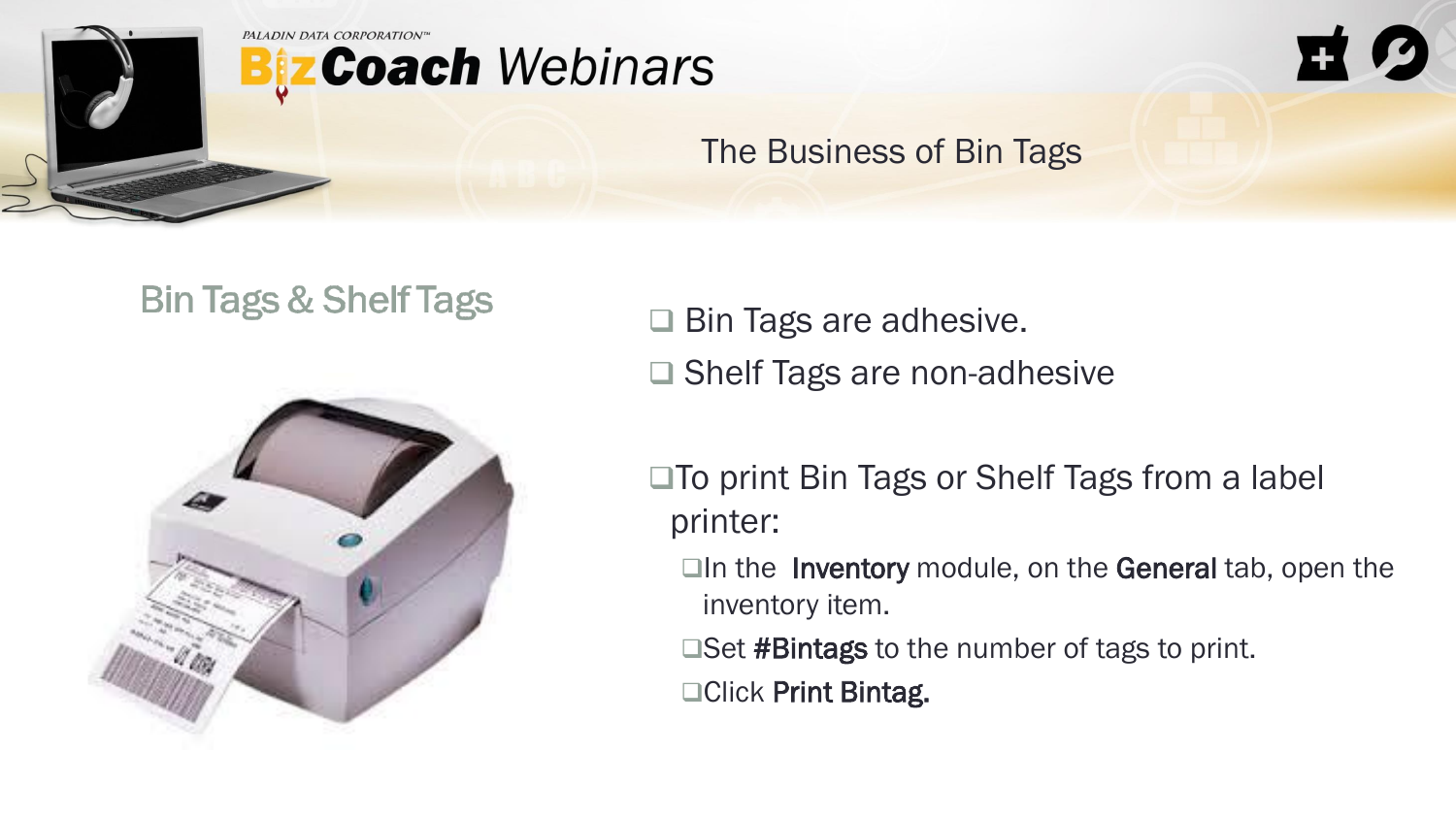



![](_page_7_Picture_2.jpeg)

![](_page_7_Figure_5.jpeg)

![](_page_7_Picture_6.jpeg)

■To print a full sheet of Bin Tags or Shelf Tags from laser<br>mrinter: printer:

> $\Box$  In the Reports module, click Inventory, click Labels, click Bin Tag Information File and then click F12 Next.

> □ Choose your Report Settings, select the Reset bin tag flags? check box, and then click F12 Run Report.

**□In the Reports menu, click MS Access Templates.** 

**□Click Bin Tags, and then select a style.** 

**□Select primary and secondary sort options and then** click Run.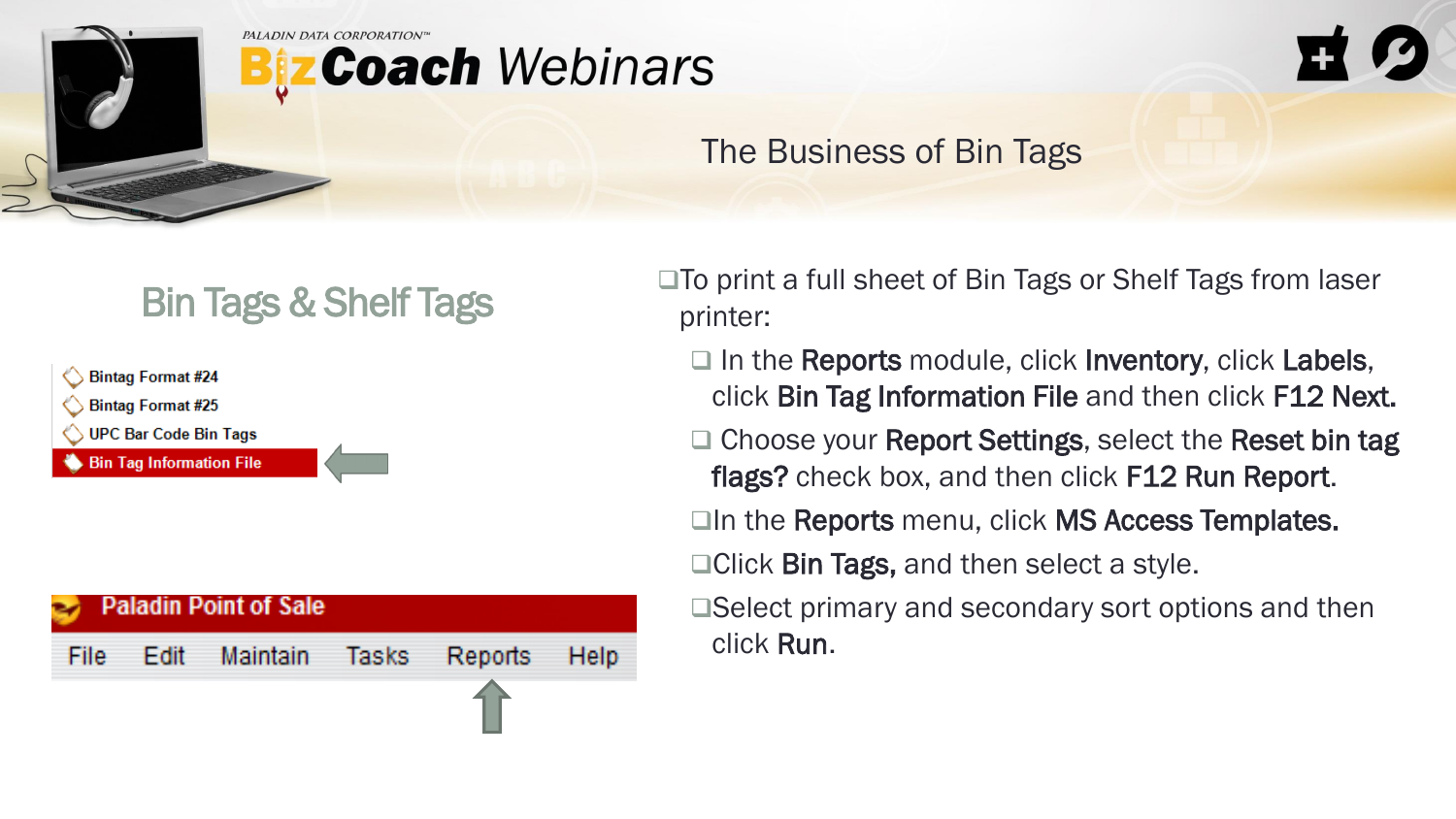![](_page_8_Picture_0.jpeg)

## **Biz Coach Webinars**

![](_page_8_Picture_2.jpeg)

#### The Business of Bin Tags

![](_page_8_Picture_5.jpeg)

- Bin Tags & Shelf Tags  $\Box$  To print a batch of bin or shelf tags from label printer:
	- $\Box$  In the Reports module, click Inventory, click Labels, click Bin Tag Format  $#$  <br/>shing tag number> and then click F12 Next.
	- □Choose your Report Settings and Additional Settings, select the Reset bin tag flags check box, and then click F12 Run Report.
	- □Labels will start to print from the dedicated label printer.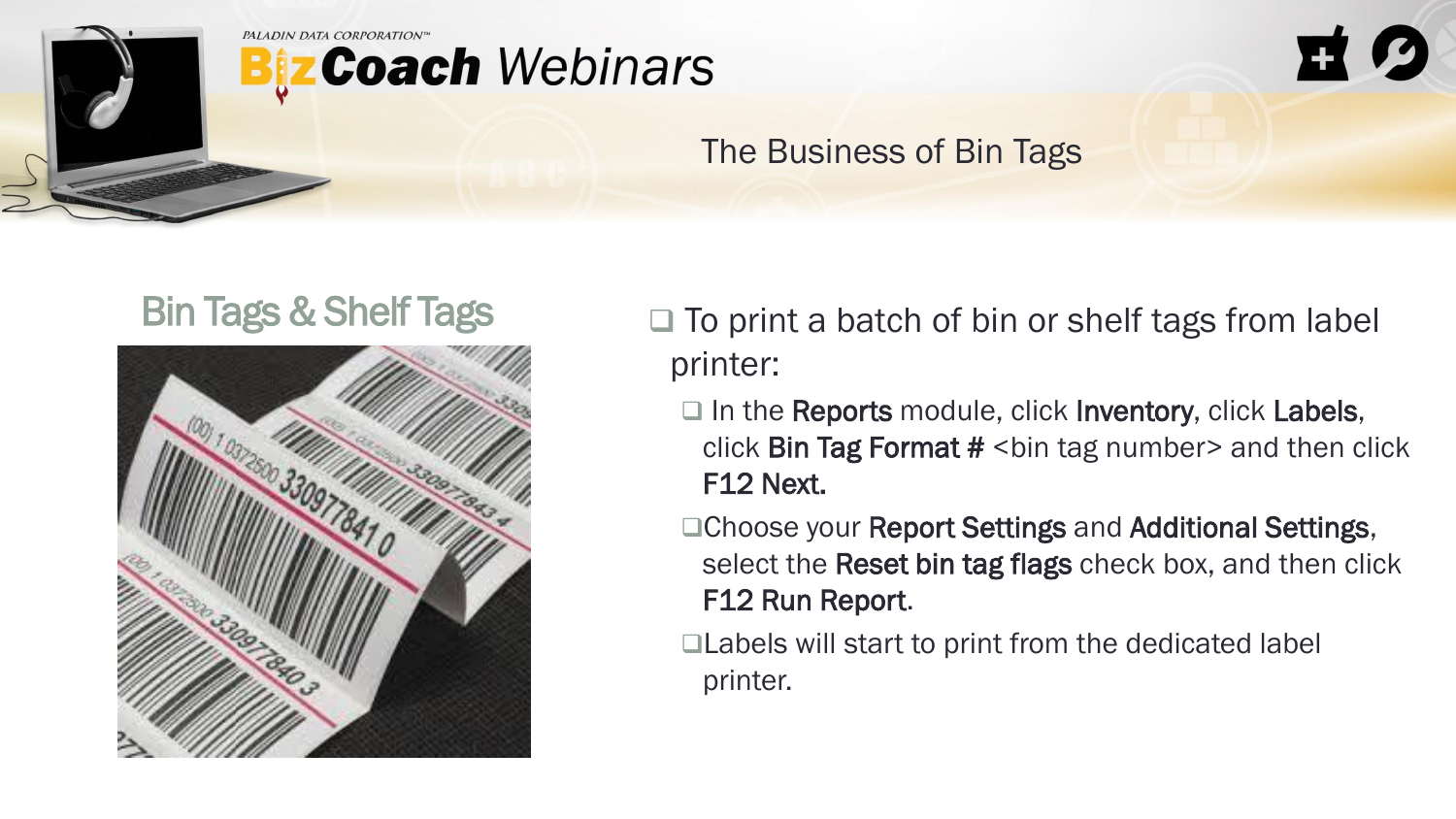![](_page_9_Picture_0.jpeg)

![](_page_9_Picture_1.jpeg)

![](_page_9_Picture_2.jpeg)

![](_page_9_Picture_4.jpeg)

![](_page_9_Picture_5.jpeg)

**■Sales Signs are for in-store marketing and are designed to** advertise an on-sale item or to draw attention to a special the store is offering.

**□To create a Sale Sign for an item:** 

 $\Box$ In the Inventory module, on the General tab, find the item, and then click Print Sign.

 $\Box$ Select a date range.

 $\Box$ In the **Price Text** box, enter the text that will appear next to the item details on the sale sign.

**■Select to Overwrite** (overwrite the last sale sign file) or Append (append this sale sign to the last sale sign file), and then click OK.

**□On the Reports menu, select MS Access Templates.** Select desired sale sign size, and then format and print it.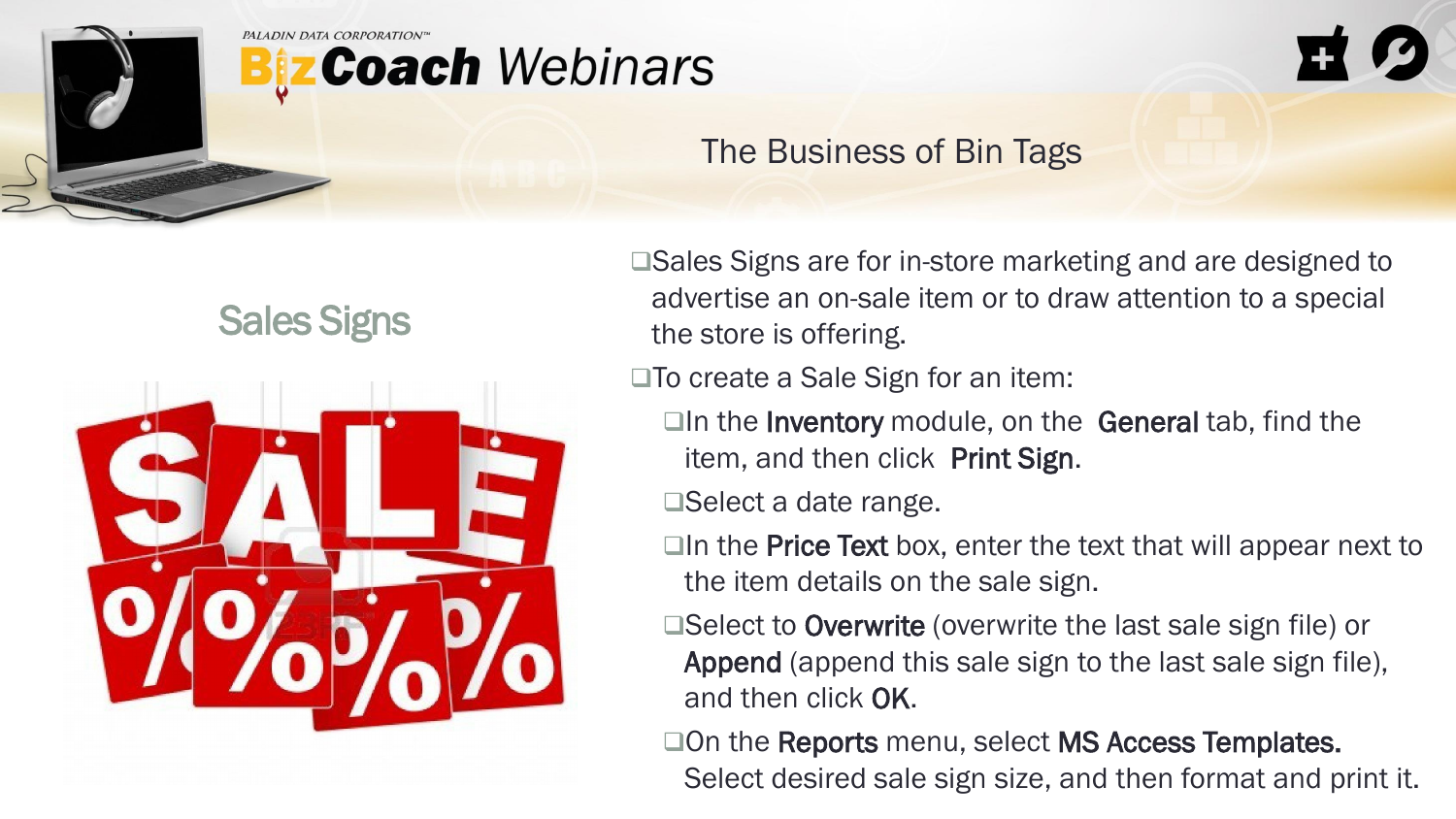![](_page_10_Picture_0.jpeg)

![](_page_10_Picture_1.jpeg)

### Sales Signs

![](_page_10_Picture_4.jpeg)

**□To create a Sale Sign for a group of sale items:** 

**□On the File menu, click Setup, and then click the Sale List** tab.

- □Highlight a sale and then click Print Sign.
- $\square$  Select a date range.
- **□Select to Overwrite** (overwrite the last sale sign file) or Append (append this sale sign to the last sale sign file), and then click OK.
- **□On the Reports menu, select MS Access Templates. Select** desired sale sign size, and then format and print it.

Note: To create sale signs for individual items, select the item instead of the sale.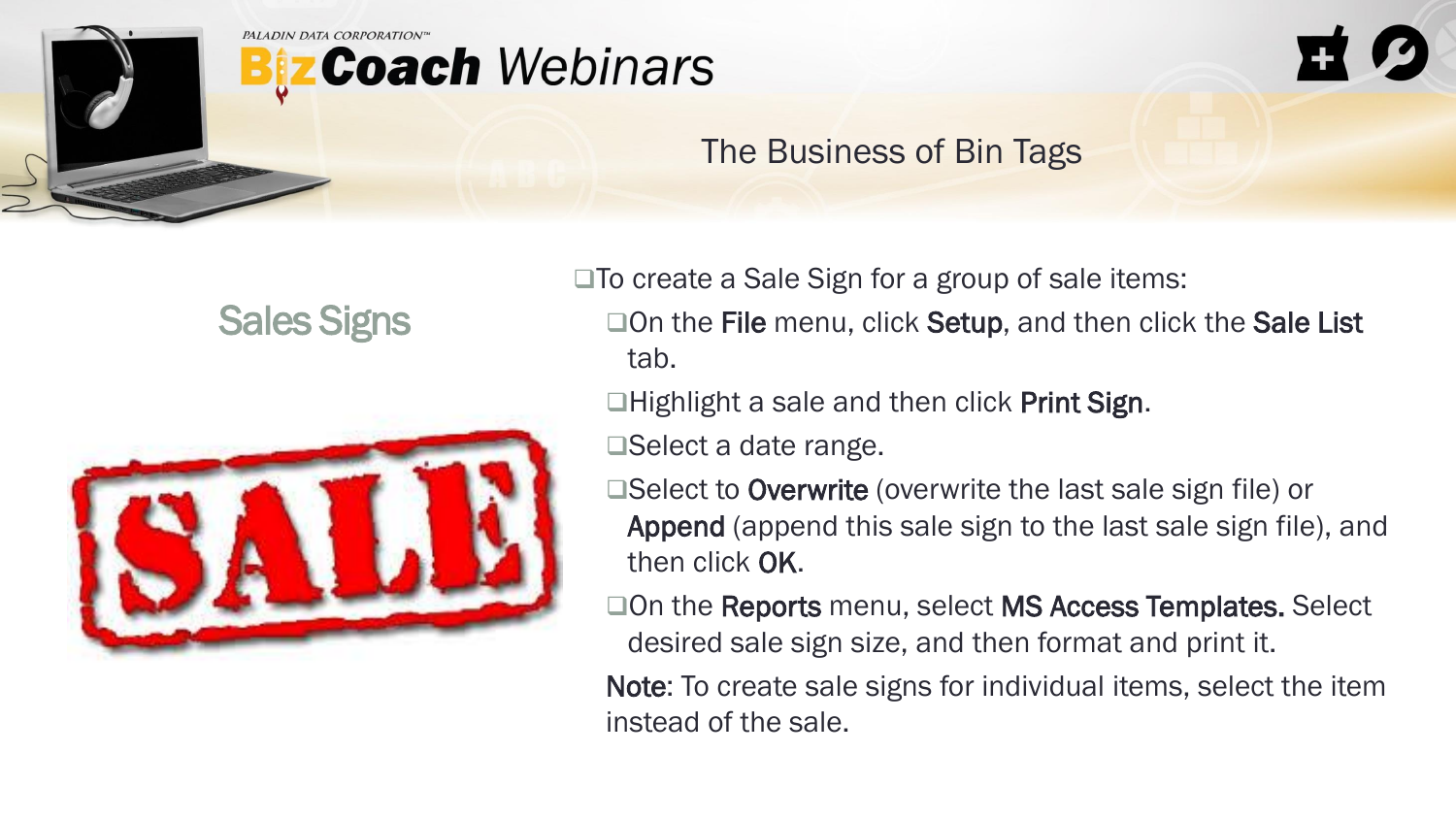![](_page_11_Picture_0.jpeg)

![](_page_11_Picture_1.jpeg)

**Resources** 

For step-by-step details about bin, item and shelf tags and sale signs, you can find these articles and more in our **Knowledge Base:** 

- [About setting up bin tags, shelf tags, and item tags](http://customerportal.paladinpos.com/knowledge-base/article?id=13d53228-6198-e511-80e9-3863bb36cca0)
- [How to print a report of sales sign](http://customerportal.paladinpos.com/knowledge-base/article?id=3b1b51cd-5498-e511-80e9-3863bb36cca0)